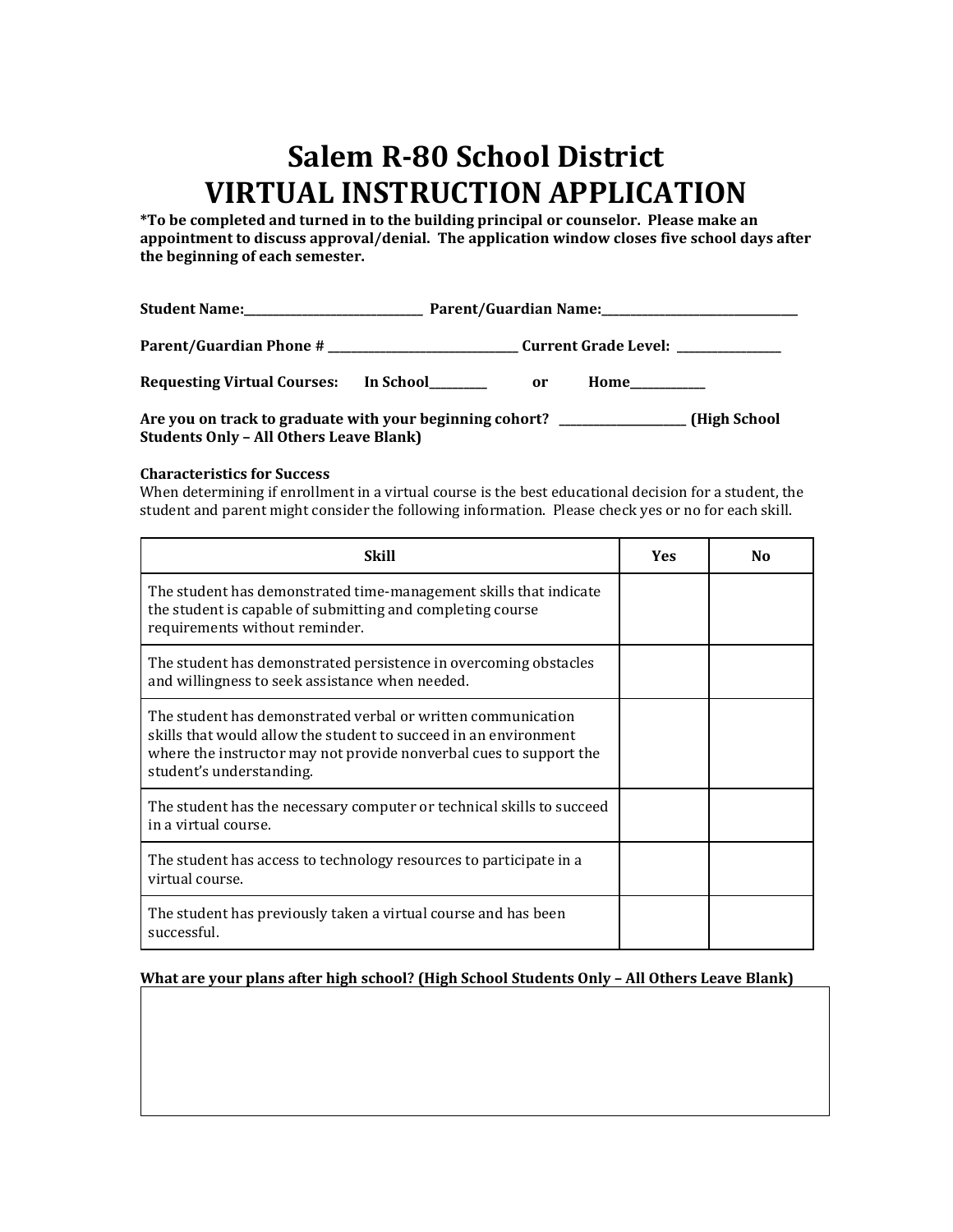**If requesting virtual courses outside the school setting, please explain why this is the best educational placement for your child and attach any documentation needed. If you need more space, please use the back of this sheet or attach another sheet to the back. If requesting virtual classes at school, please leave this section blank.**

**Course #1 Requested/Vendor's Name\_\_\_\_\_\_\_\_\_\_\_\_\_\_\_\_\_\_\_\_\_\_\_\_\_\_\_\_\_\_\_\_\_\_\_\_\_\_\_\_\_\_\_\_\_\_\_\_\_\_\_\_\_\_\_\_\_\_\_\_\_\_\_\_\_\_\_\_\_\_ Is this course offered at Salem? \_\_\_\_\_\_\_\_\_\_\_** If there are prerequisites for this course, have you met them all? \_ **Why do you want to take this course online and how will it benefit you in the future?**

**Course #2 Requested/Vendor's Name\_\_\_\_\_\_\_\_\_\_\_\_\_\_\_\_\_\_\_\_\_\_\_\_\_\_\_\_\_\_\_\_\_\_\_\_\_\_\_\_\_\_\_\_\_\_\_\_\_\_\_\_\_\_\_\_\_\_\_\_\_\_\_\_\_\_\_\_\_ Is this course offered at Salem? \_\_\_\_\_\_\_\_\_\_\_** If there are prerequisites for this course, have you met them all? **Why do you want to take this course online and how will it benefit you in the future?**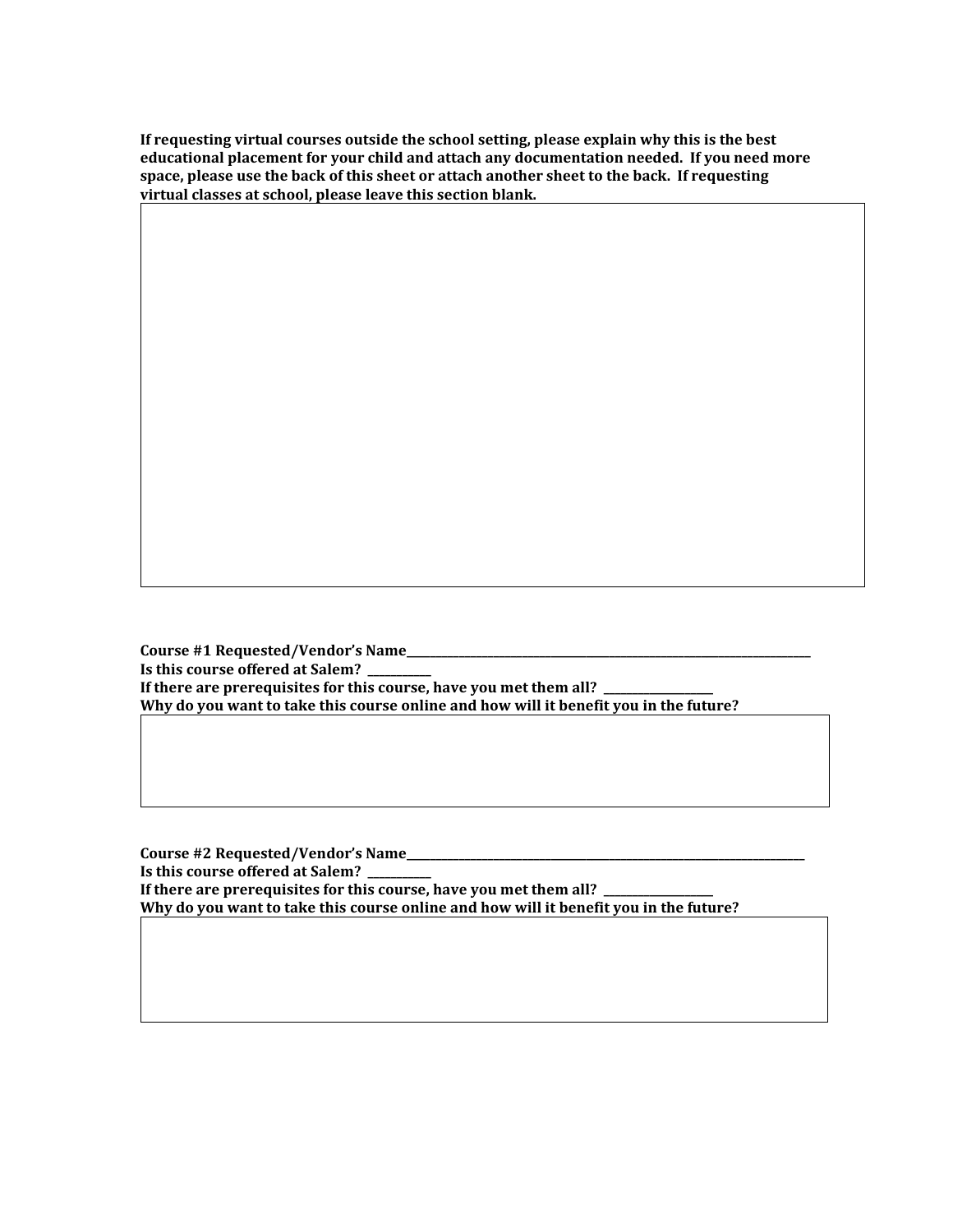**Course #3 Requested/Vendor's Name\_\_\_\_\_\_\_\_\_\_\_\_\_\_\_\_\_\_\_\_\_\_\_\_\_\_\_\_\_\_\_\_\_\_\_\_\_\_\_\_\_\_\_\_\_\_\_\_\_\_\_\_\_\_\_\_\_\_\_\_\_\_\_\_\_\_\_ Is this course offered at Salem? \_\_\_\_\_\_\_ If there are prerequisites for this course, have you met them all? \_\_\_\_\_\_\_\_\_\_\_\_\_\_\_\_\_\_\_ Why do you want to take this course online and how will it benefit you in the future?**

**Course #4 Requested/Vendor's Name \_\_\_\_\_\_\_\_\_\_\_\_\_\_\_\_\_\_\_\_\_\_\_\_\_\_\_\_\_\_\_\_\_\_\_\_\_\_\_\_\_\_\_\_\_\_\_\_\_\_\_\_\_\_\_\_\_\_\_\_\_\_\_\_\_\_\_\_\_ Is this course offered at Salem? \_\_\_\_\_\_\_\_\_\_\_** If there are prerequisites for this course, have you met them all? **Why do you want to take this course online and how will it benefit you in the future?**

**Course #5 Requested/Vendor's Name\_\_\_\_\_\_\_\_\_\_\_\_\_\_\_\_\_\_\_\_\_\_\_\_\_\_\_\_\_\_\_\_\_\_\_\_\_\_\_\_\_\_\_\_\_\_\_\_\_\_\_\_\_\_\_\_\_\_\_\_\_\_\_\_\_\_\_ Is this course offered at Salem? \_\_\_\_\_\_\_\_\_\_\_** If there are prerequisites for this course, have you met them all? **Why do you want to take this course online and how will it benefit you in the future?**

**Course #6 Requested/Vendor's Name \_\_\_\_\_\_\_\_\_\_\_\_\_\_\_\_\_\_\_\_\_\_\_\_\_\_\_\_\_\_\_\_\_\_\_\_\_\_\_\_\_\_\_\_\_\_\_\_\_\_\_\_\_\_\_\_\_\_\_\_\_\_\_\_\_\_\_\_\_ Is this course offered at Salem? \_\_\_\_\_\_\_\_\_\_\_** If there are prerequisites for this course, have you met them all? **Why do you want to take this course online and how will it benefit you in the future?**

**Course #7 Requested/Vendor's Name\_\_\_\_\_\_\_\_\_\_\_\_\_\_\_\_\_\_\_\_\_\_\_\_\_\_\_\_\_\_\_\_\_\_\_\_\_\_\_\_\_\_\_\_\_\_\_\_\_\_\_\_\_\_\_\_\_\_\_\_\_\_\_\_\_\_\_\_\_\_ Is this course offered at Salem? \_\_\_\_\_\_\_\_\_\_\_** If there are prerequisites for this course, have you met them all? **Why do you want to take this course online and how will it benefit you in the future?**